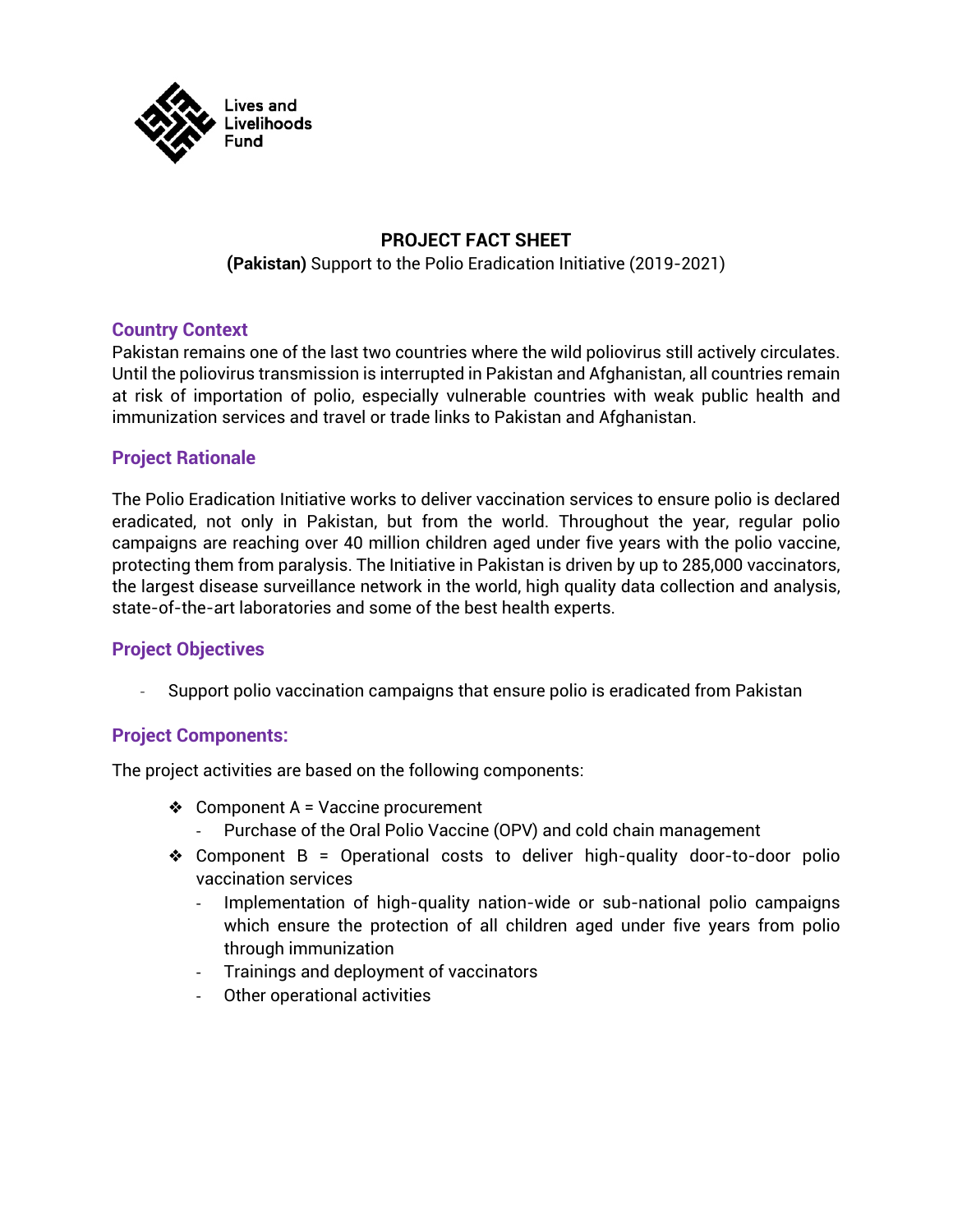

# **Key project information**

**IC Approved:** The Polio Eradication Initiative in Pakistan was set up in 1994. The third phase of funding was approved in 2019.

**Total Project Cost:** \$ 100 million + additional \$ 60 million = **(\$160 million)**

**LLF Financing:** \$ 90 million, OCR \$ 10 million grant

**LLF Supplementary Financing:** \$ 39 million, OCR \$ 21 million, grant

**Co-financing:** \$ 260 million (including \$ 100 million from 2016 LLF approval)

**Project duration:** 3 years (2 years for the supplementary project)

### **Expected Outcomes**

• A polio-free Pakistan by reaching every child through supplementary immunization activities

## **Benefits and impact**

- Protection of children from polio by maintaining strong immunity levels through regular nation-wide (targeting over 39 million children) or sub-national immunization campaigns
- Responding to polio outbreaks with targeted campaigns in high-risk areas
- Ensuring rapid detection and response to polio through strong disease surveillance
- Building national expertise in disease outbreaks and building lasting infrastructure to support emergency response
- Reduction in global disease burden and mortality when polio eradication is achieved

## **Strategic departments and services**

### **Donor Partners**

● **Abu Dhabi Fund for Development (ADFD)**

The Abu Dhabi Fund for Development (ADFD) is an aid agency established by the government of Abu Dhabi in 1971. ADFD aims to help developing countries to achieve sustainable socioeconomic growth through financial assistance in the forms of concessionary loans, managing government grants and equities. ADFD also peruses investments to encourage the private